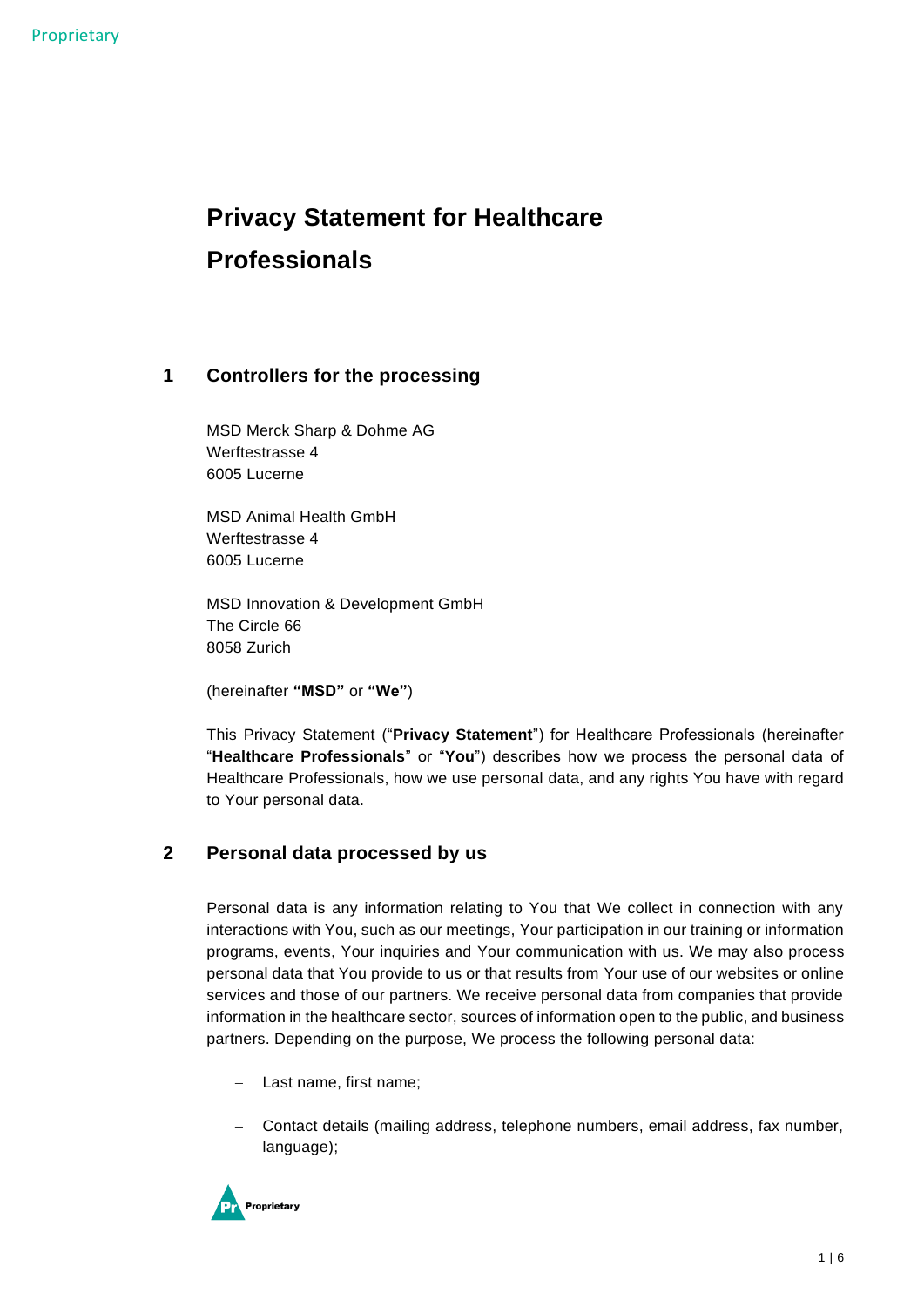- − Data about Your professional activity, including academic titles, data about Your general and professional education, specialty, specialist designation, research activity, publications, CV, roles, connections, practices, clinics, pharmacies at which You work;
- Data relating to our interactions with You and use of our services;
- − Preferences with regard to the way You communicate with MSD, times when You can be reached best, and frequency of communication and response to it, specialty or main interest;
- Data about the performance of our services, such as participant and travel information;
- Financial and bank information You provide to us, credit card number, VAT number;
- − Login data;
- Navigation data on our websites or online services or those of our partners (see our Global [Internet Privacy Policy](https://www.msdprivacy.com/sw/de/internet-privacy-policy/) and our [Global Online Tracking Policy](https://www.msdprivacy.com/sw/de/online-tracking-privacy-policy/) in this regard), cookies (see our Data Protection Preference Center in this regard, which can be found at the bottom of our website by clicking on the "Cookie Preferences" button).

If MSD asks You to provide Your personal data, You have the right to decline. If You decline to provide data required by us to either comply with legal obligations or to provide You with a requested service or to perform contractual obligations, We will not be able to provide those services or enter into a contract with You. If that is the case, We will inform You accordingly.

#### **3 Purpose of processing**

We process Your personal data for the following purposes:

- − Implementation, monitoring and evaluation of our activities on the basis of our overriding interest (Art. 13 para. 1 DSG (*Datenschutzgesetz* [Data Protection Act]), Art. 31 para. 1 revDSG (*revidierte Fassung des DSG* [revised version of the DSG]), Art. 6 para. 1 lit. f GDPR):
	- o Conduct of training or information on the use of our products;
	- o Response to Your questions;

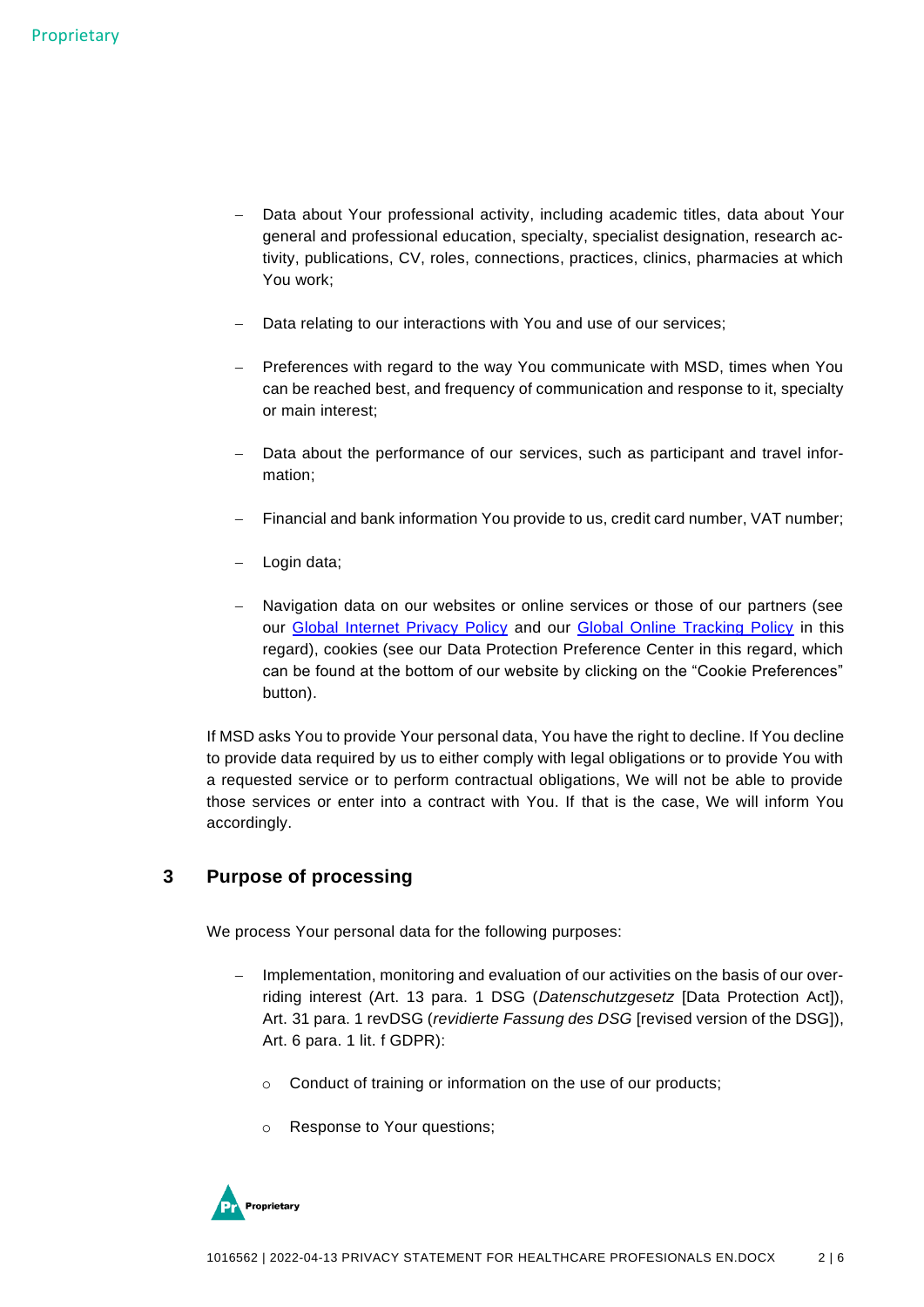- $\circ$  Market research, satisfaction surveys, tracking of interest in the provided information, sales figures,
- o Initiation of scientific collaboration or research measures;
- o Maintenance of a database to personalize and track our interactions with You, establishment of contact through our team members or electronically to inform You about our products (including co-promotions), our services and our treatment approaches and to send You information that meets Your needs or interests (including profiling);
- $\circ$  Invitation to conferences, professional, scientific or medical events or trainings, webinars;
- $\circ$  Analysis and prediction of Your preferences or Your profile, in order to organize our business activities, personalize our communication content, training and information offerings, provide information of greater relevance to Your specialty areas and interests, and to improve the use of our websites, platforms and services, and to improve our predictive tools (including profiling);
- $\circ$  Consolidation and controlling of the finances of the MSD group companies.
- − Fulfillment of our legal obligations (Art. 13 para. 2 lit. a DSG, Art. 31 para. 2 lit. a revDSG, Art. 6 para. 1 lit. b GDPR):
	- o Pharmacovigilance: monitoring and reporting, in particular with regard to adverse events, product complaints, and the safety of the use of products;
	- o Transparency, anti-corruption, and investigation of business relationships with unauthorized third parties to identify and prevent them;
	- o Review of Your eligibility to access certain products, services or information that may only be provided to healthcare professionals.
- − Fulfillment of our contractual obligations (Art. 13 para. 2 lit. a DSG, Art. 31 para. 2 lit. a revDSG, Art. 6 para. 1 lit. b GDPR)
	- o Contracts covering products, expert opinions, presentations, projects, studies, clinical trials, consultation and initiation of the contractual relationship, contractually stipulated performances in this regard;
	- $\circ$  Implementation of projects (such as projects to optimize patient care or monitor medical care), including creation of questionnaires, analysis of responses, and monitoring of any measures taken

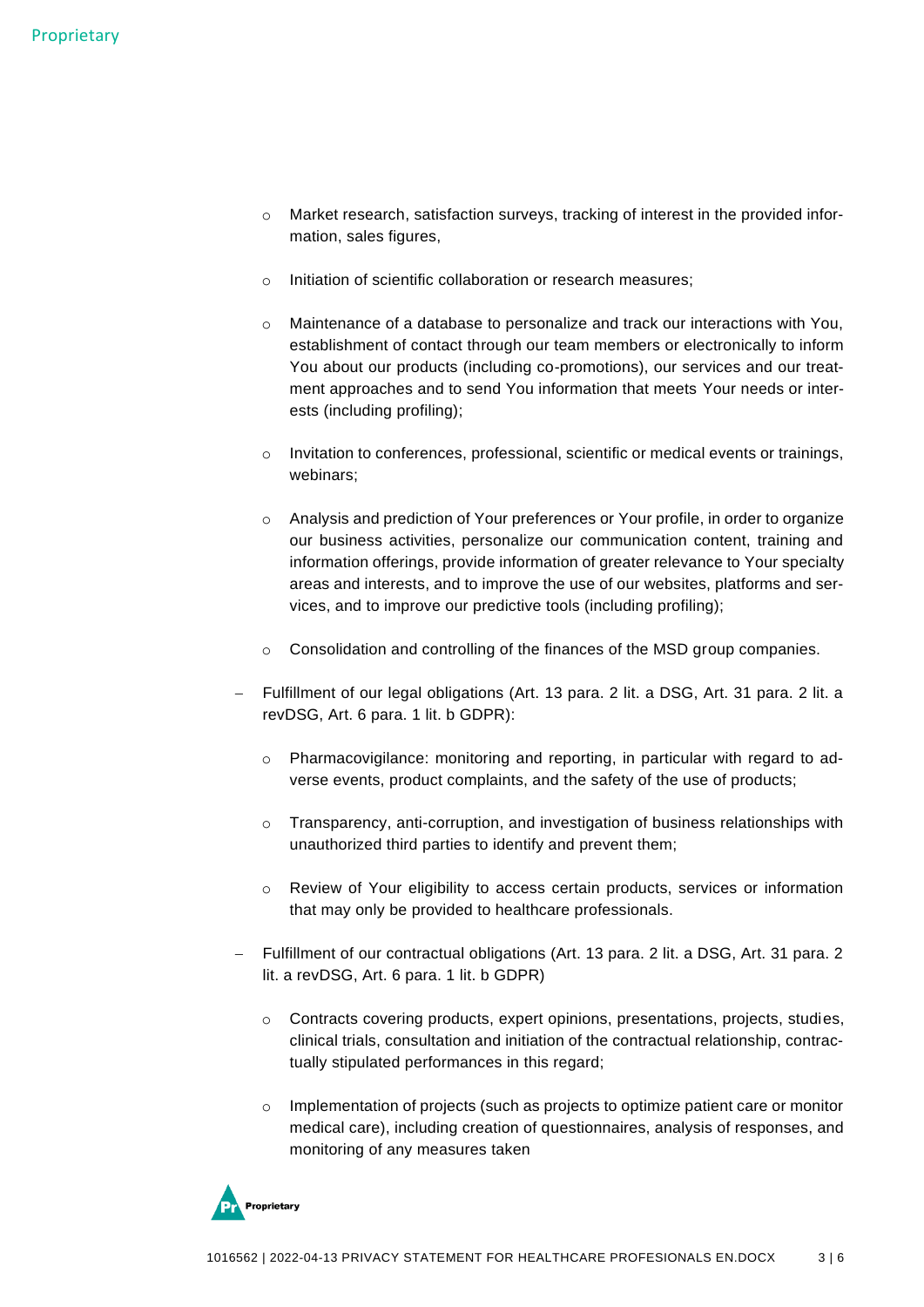- o Management of travel;
- o Management of Your participation in medical or scientific research.
- − Based on Your consent (Art. 4 para. 5 DSG, Art. 6 para. 6 revDSG, Art. 6 para. 1 lit. a GDPR)
	- o Transmission of personalized messages and newsletters.

#### **4 Sharing personal data with third parties**

Depending on the purpose for which Your personal data is processed, Your personal data may be shared with the following third parties:

- With MSD group companies in Switzerland and the EU, as well as with the parent company Merck & Co, Inc., Rahway, NJ, USA;
- − With professional associations in the context of regulations, particularly transparency regulations;
- − With authorities and courts to comply with or accede to legal, regulatory or judicial requirements or orders;
- − With third parties who process Your personal data as contract processors at the direction of MSD (such as database managers, email transmission and analysis, management of login data, providers, contract research organizations - CROs, etc.);
- − With third parties who independently manage access to password-protected websites such as mymsd.ch, in particular the foundation refdata, Baarerstrasse 2, 6300 Zug, which manages "swiss-rx-login". You should review the privacy statements of these third parties before using the functionalities. You can find the privacy statements of the refdata foundation [here](https://www.refdata.ch/de/datenschutzerklaerung) [\(https://www.refdata.ch/de/datenschutzerk](https://www.refdata.ch/de/datenschutzerklaerung)[laerung\)](https://www.refdata.ch/de/datenschutzerklaerung).
- − With third parties who provide services in the healthcare sector;
- − With other healthcare professionals in the context of projects (such as projects for optimization of patient care or monitoring of medical care);
- With entities in the context of development, distribution, co-promotion or marketing agreements, or with third parties in the context of mergers, splits, conversions, asset transfers and liquidations.

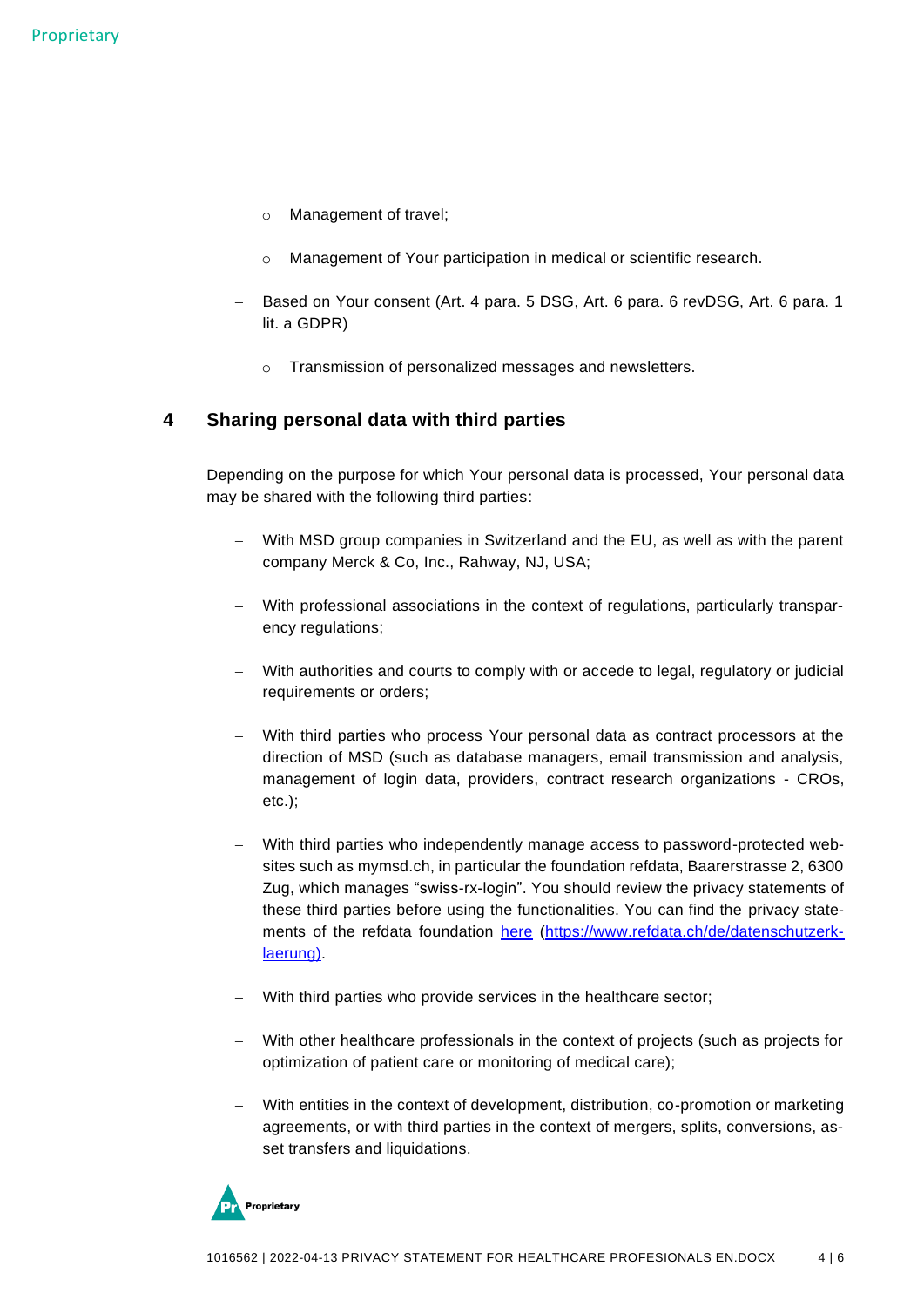## **5 Retention period of personal data**

MSD will retain Your personal data for as long as it is necessary for the purposes described. As a rule, personal data may be retained for up to 11 years after termination of the interaction, the project or the contractual relationship with us.

### **6 Disclosure of personal data abroad**

To ensure adequate protection of Your personal data, Merck & Co, Inc., Rahway, NJ, USA has implemented binding corporate rules to regulate the transfer of data within MSD group companies. The countries in which MSD group companies are represented can be found [here](https://www.msdprivacy.com/) (https://www.msdprivacy.com/).

In the event of further transfer to countries where adequate protection of personal data is not guaranteed, MSD and/or Merck & Co, Inc., Rahway, NJ, USA will contractually ensure that adequate protection is guaranteed, in particular by agreeing to the EU Commission's Standard Contractual Clauses (SCC) which have been approved by the EDÖB (*Eidgenössischer Datenschutz- und Öffentlichkeitsbeauftragter* [Federal Data Protection and Information Commissioner]. The data may be processed in any country in which companies of the MSD group are represented (see above), and in particular, in the following countries: USA, the Czech Republic, Singapore, India, Switzerland, Belgium, Argentina, the Netherlands, Germany, France, Ireland, the United Kingdom.

## **7 Your rights as a data subject**

In accordance with the provisions of the Data Protection Act and subject to fulfilling the conditions foreseen therein, You have a right to information regarding the data concerning You, to correction, to deletion, to restriction of processing, to revocation of the consent granted and to transfer the personal data provided by You.

You also have the right to object to the processing of Your personal data, including profiling, for reasons relating to Your particular situation.

If You wish to exercise these rights, You can use the [contact form](https://dsr.msd.com/DSR/submit-request?language=37) [\(https://dsr.msd.com/DSR/submit-request?language=37\)](https://dsr.msd.com/DSR/submit-request?language=37) provided for this purpose.

Alternatively, you may submit Your request by email to [MSD\\_privacy\\_office@msd.com](mailto:MSD_privacy_office@msd.com) or by mail to the address at the top of this Privacy Statement, to the attention of the Office of the Data Protection Officer. If necessary, You may also use the unsubscribe links in the corresponding emails.